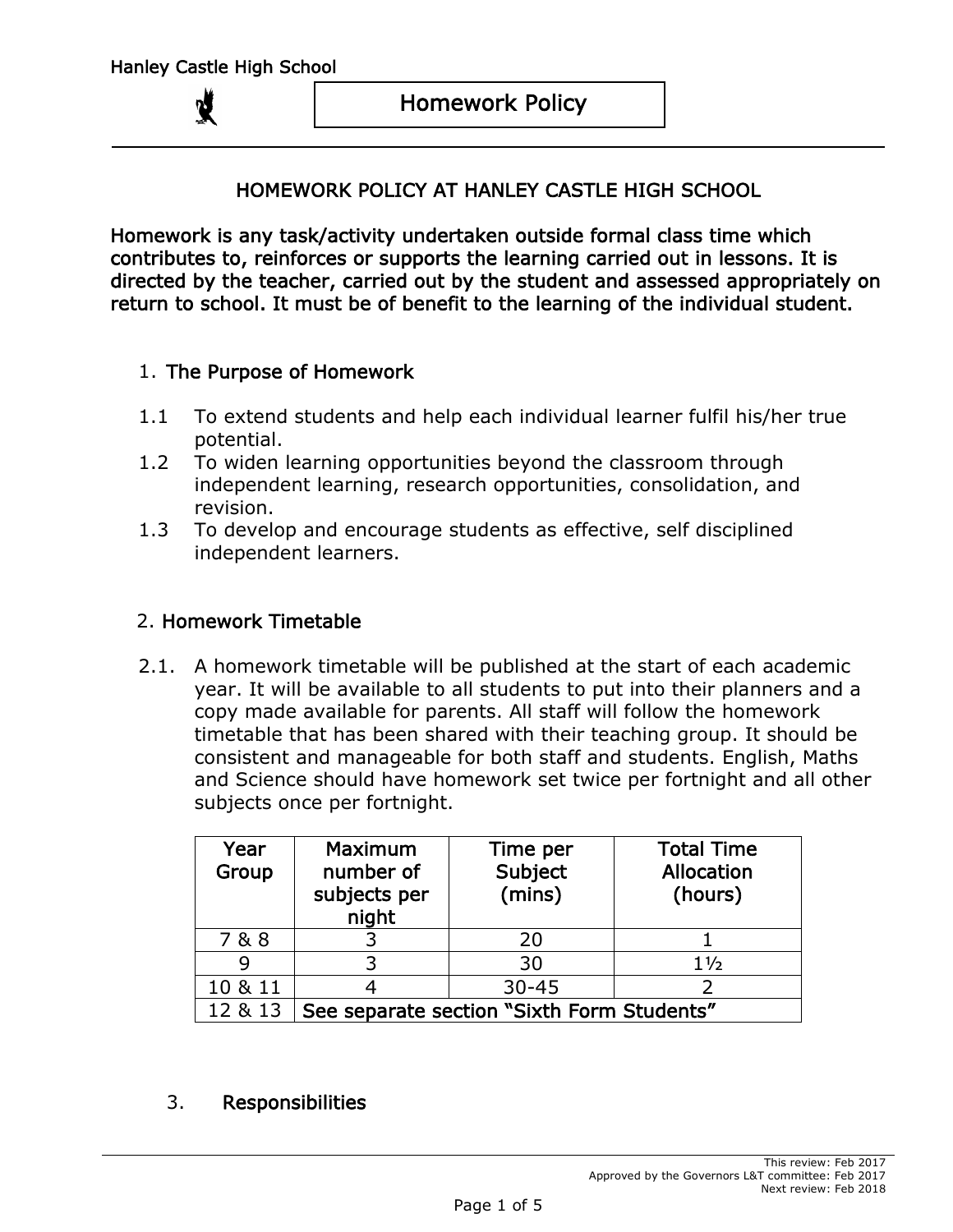#### Homework Policy

### 3.1. Subject leaders / Faculty leaders:

- Ensure that the homework policy is fully implemented across their subject area.
- Evaluate the effectiveness and impact of homework being set by monitoring the quality of tasks set, feedback given and the subsequent action taken by students. Intervene to increase impact if necessary.
- Support colleagues with students who regularly do not complete homework, contacting parents/carers as necessary. This may include the implementation of sanctions.
- Share effective homework strategies across and beyond the subject area.

### 3.2. Subject teachers:

- Share the homework timetable with their teaching group.
- Set homework tasks that are relevant and appropriate to the students, according to the homework timetable.
- Ensure that students understand the task and have an accurate record of the task including the deadline on ePraise. Students should also reference the homework in their planners.
- Set clear and realistic deadlines for completion of homework.
- Provide regular formative assessment in line with the feedback part of the Assessment and Reporting policy.
- Ensure that students read feedback comments and then act upon them in order that assessment has a positive impact on their learning. Good practice is to dedicate time for this within a lesson.
- Reward students as appropriate.
- Apply appropriate sanctions for the failure to complete and hand in homework by the deadline set.
- Use assessment of homework tasks to inform future class learning objectives, and to support individuals who consistently fail to meet expected progress.

### 3.3. Students:

- Record all homework and the deadline for completion in their planner, even if this is just to refer to instructions on ePraise. Ensure that they fully understand the task set before leaving the lesson.
- Ensure that all homework submitted is their own work.
- Manage their time effectively, handing in homework on the date it is requested.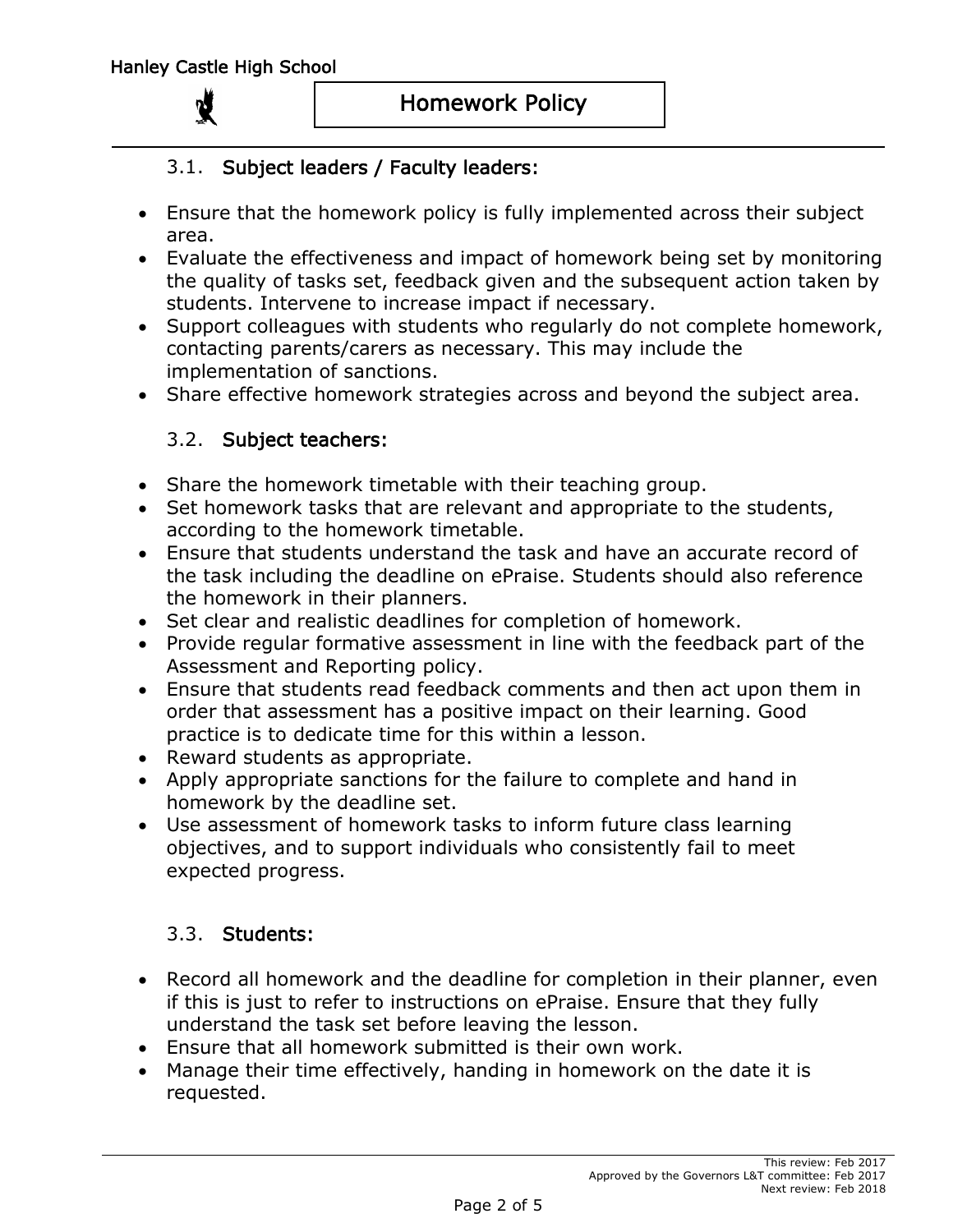- Read and act upon all feedback from staff to further develop their learning/correct any misconceptions.
- Try to overcome any difficulties encountered in homework themselves using all resources available to them. If there is still a problem then to seek assistance from the appropriate staff member prior to the lesson so that the teacher can provide the necessary help/support/guidance.

### 3.4. We ask Parents/carers to:

- Support the school's policies on assessment and homework.
- Provide support and encouragement without doing the work for the student.
- Monitor homework being set via the student's planner and homework timetable and sign the planner on a weekly basis.
- Communicate with Subject Leader/Key Stage Leader/Tutor via the appropriate Key Stage office if they have any concerns over homework.

## 3.5. Tutors:

- Give guidance for managing and organising homework.
- Ensure that students write in their planners the subjects for which homework will be set each day of the week and highlight any missed homework or homework not set during tutor time.
- Ensure that each student has their own homework timetable written in their planner.
- Monitor homework in planners (signing it on a weekly basis).
- Follow up comments from parents.
- Pass on details of students causing concern to KSL/Subject leaders.

### 3.6. Key Stage Leaders will:

- Ensure that tutors are monitoring homework by checking planners.
- Discuss identified student's problems with appropriate subject teacher(s)/tutors and/or subject leaders.
- Speak to individual students identified as regularly not completing homework for a number of subject areas and contact parents/carers as necessary.
- Provide opportunities for tutors to communicate observations/concerns about homework being set for their tutor group.
- Be a first point of contact for parents should they have a general concern about homework for their child.

## 4. Variety and Nature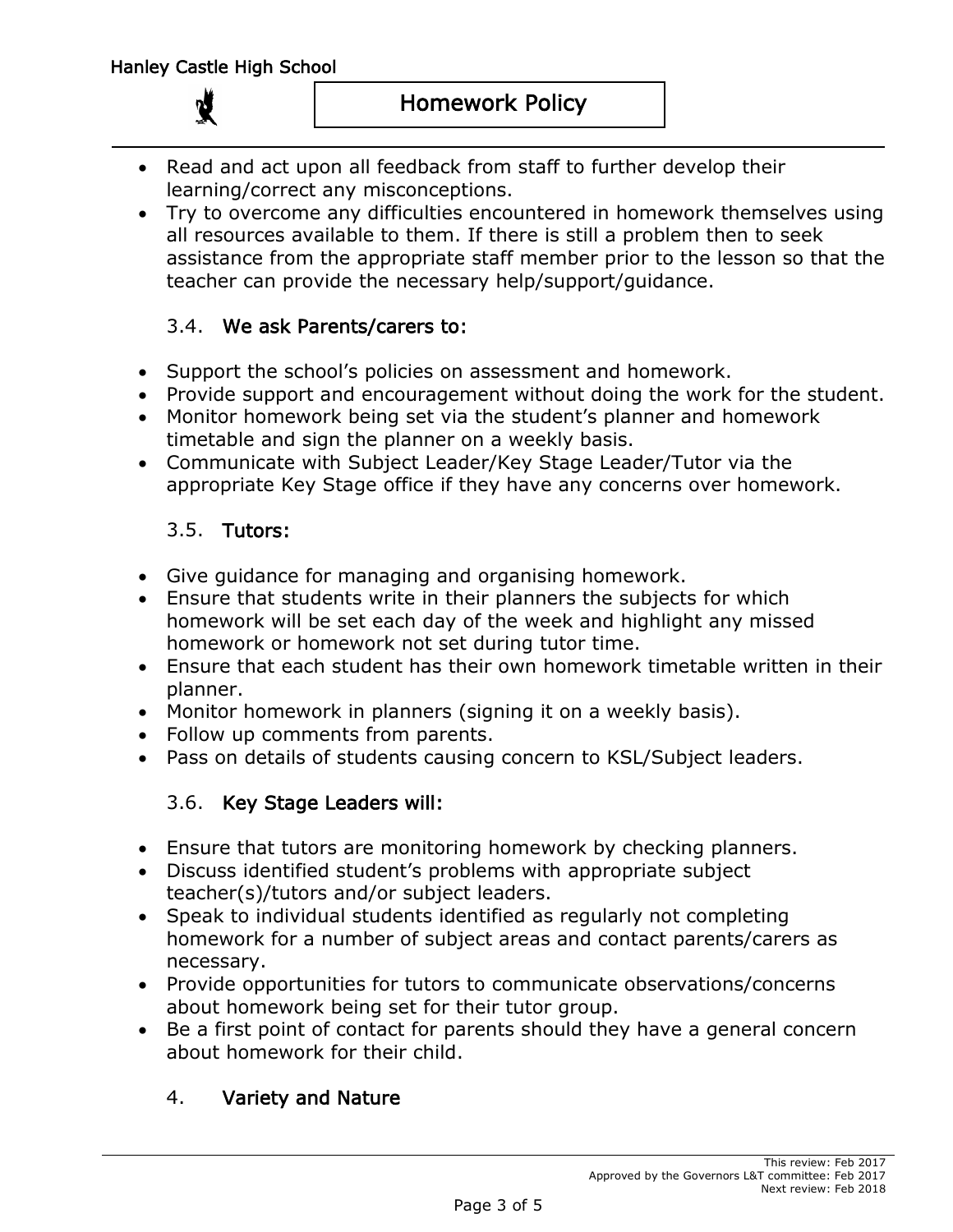- Homework tasks should have clear objectives linked to departmental programmes of study.
- Homework tasks should be appropriately challenging yet accessible for all learners.
- Staff should provide a variety of tasks that are rewarding and stimulating.

### 5. Rewards and Sanctions

- Wherever appropriate ePraise reward points should be given for individual pieces of work and issued for sustained effort over 5 pieces of homework. This is to celebrate achievement and/or effort.
- Our sanction system for missed homework is designed to be reasonable for students who, on a one-off occasion, genuinely forget or are unable to complete their work. However, there is a progression of consequences for students who repeatedly fail to satisfactorily attempt or submit their homework.

## 6. Sixth Form Students

- Assignments, pre-reading and coursework form a crucial part of all post-16 courses. Sixth form students are expected to follow the guidelines set out in this policy.
- Sixth form students have time on their school timetable which should be used for independent work in addition to the time they spend on school work at home. It is expected that each subject will set up to one hour of work for every one hour of taught time.
- In the sixth form, students are expected to continue to use a planner to record their homework / assignments. There is no formal homework timetable. Homework set should vary in nature and be both challenging and rewarding similar to that set in the rest of the school.
- Successful completion of homework (and coursework where relevant) is a prerequisite for continuation on a post-16 course. Students who fail to satisfy the basic requirements will be identified by staff who will inform their tutor and Key Stage office. Where necessary students will be warned by the Key Stage Leader about their conduct and may be asked to leave the course.